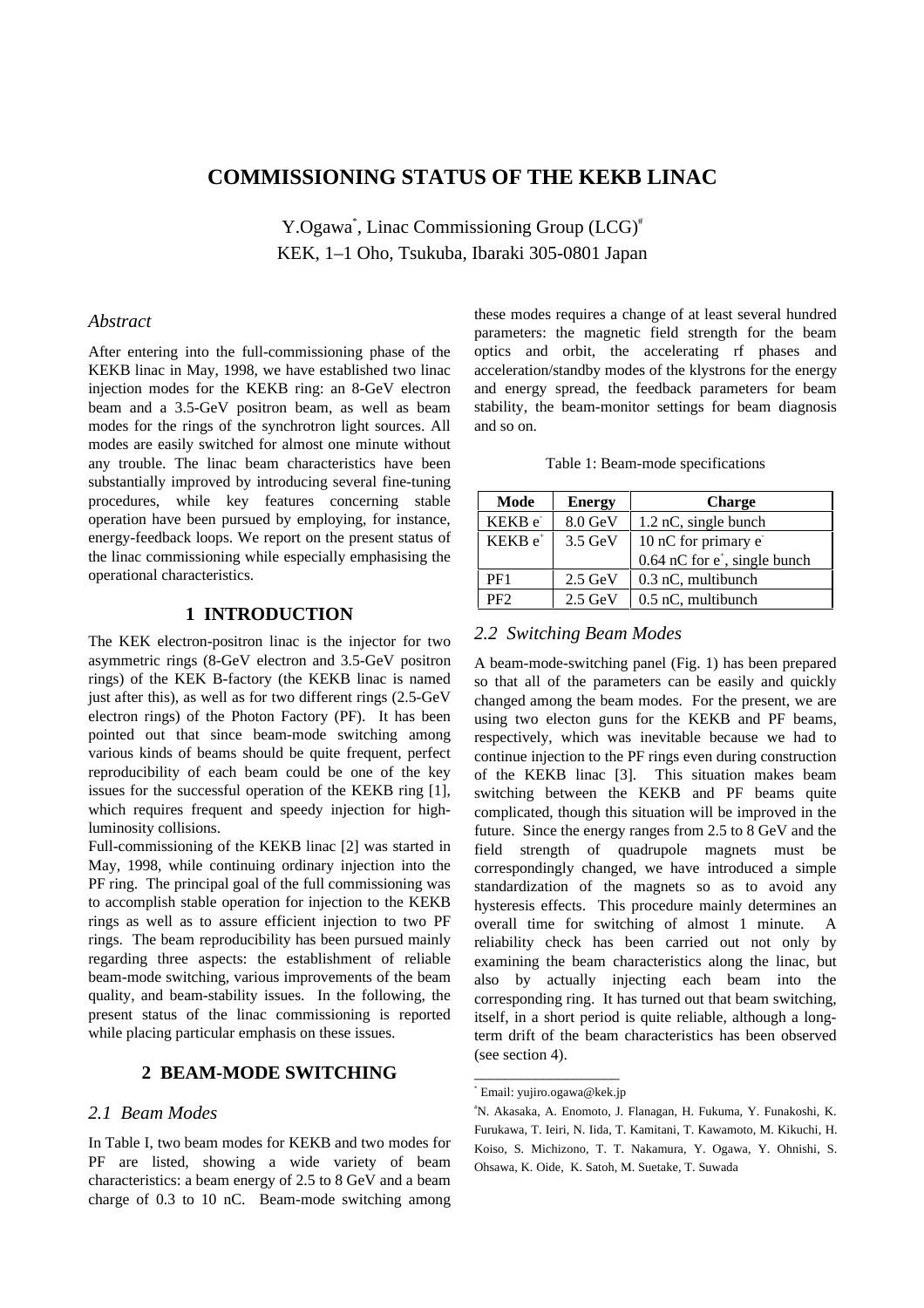

Figure 1: Beam-mode switching panel.

# **3 IMPROVEMENTS OF BEAM QUALITY**

## *3.1 Software Feedback Loop*

Some software feedback loops have been introduced in order to stabilise the gun energy, the powers of two subharmonic bunchers (SHB) and the beam energy and the orbits at the J-arc section (1.5 GeV) and at the end of the linac, while hardware feedback loops are implemented for the rf phase-lock system in the SHBs. Fig. 2 shows an example of the feedback panels [4]. The time constant of the software feedback is over several seconds. As a result, the medium-period drift during beam injection was greatly improved. A sudden large variation of the quantities, however, which is discussed in the next section, can not be cured by this feedback, simply because the dynamic range is limited by various boundary conditions.

## *3.2 Wire Scanners for Matching*

There are several regions where optics matching is necessary: at the exit of the bunching section, before/after the J-arc section and at the end of the linac. In order to facilitate and automate this matching, sets of a wire scanner system comprising at least three monitors at appropriate intervals in each section were installed and hardware-tested to measure the beam size [5]. Recently, the software, which nearly automates the optics matching as well as the beam-size measurement, has been completed and beam-tested at the beam-transport line to the KEKB ring. The results so far obtained are quite satisfactory and will be applied to the above-mentioned section at the linac.



Figure 2: Example of the feedback panels. (upper: control panel, lower: status log)